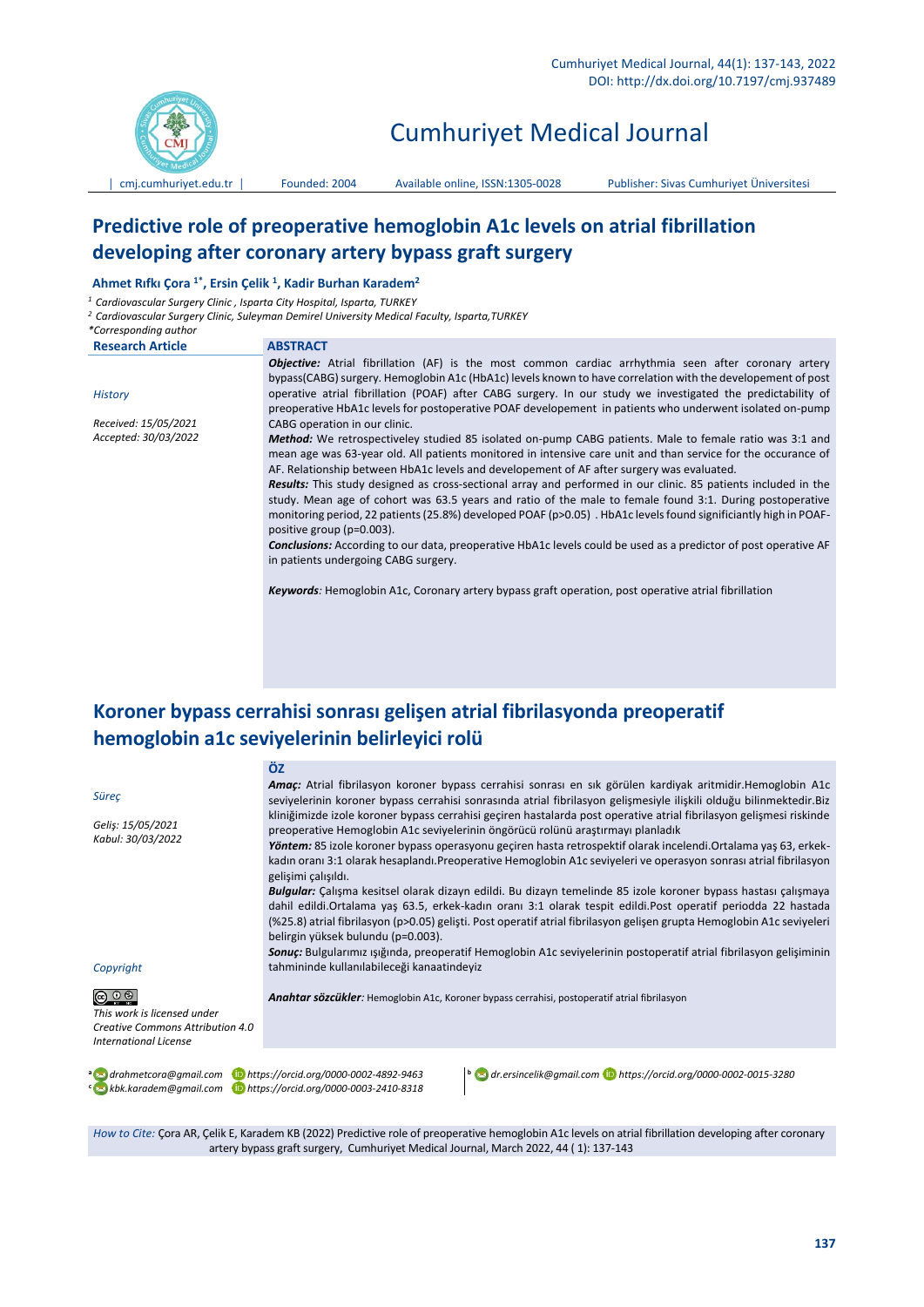## **Introduction**

Postoperative atrial fibrillation (POAF) after CABG surgery is a frequent serious problem and is associated with an increase in the length of hospital stay, morbidity and mortality<sup>1</sup>. The rate of POAF has been reported to a range from 10% to 45% in various studies <sup>2-6</sup>. As AF results in increased adverse outcomes after cardiac surgery  $^7$ , recognition of its risk factors and predictors have been known for POAF including older age, obesity, heart rate variability, hyperglycemia, hypertension (HT), left atrial size and function, lack of statin use and preoperative AF 3,8-15 .

Although various interventions have been used for the prevention of POAF and other complications after CABG <sup>16</sup>, the role of predisposing factors and their modification for preventing the occurance of POAF is noticable. It has been shown that diabetes mellitus (DM) can trigger AF, which signifies the importance of glycemic control for the prevention of AF<sup>8</sup>. Also some studies have reported that elevated HbA1c levels preceding surgery are linked to the severity of adverse outcomes after CABG like AF 17,18. However, the association between preoperative HbA1c levels and development of POAF and its predictability for POAF have not been fully understood and proven yet.

In our study, we aimed to determine the predictability of POAF after CABG surgery by using the levels of preoperative HbA1c levels in patients who underwent isolated on-pump CABG patients in our center.

## **Material and Methods**

#### *Patients*

We retrospectively studied 85 consecutive patients, mean age 63, who underwent isolated on-pump CABG in our clinic between September 2018 and May 2019. Informed consent was obtained from all patients. Ethic commitee permission was taken from Suleyman Demirel University Ethical Commitee with 72867572-050*.01.04- 105*974 number and *04.06.2020* date. Study was designed according to World Medical Association Declaration of Helsinki.

Exclusion criteria were;  $1$  isolated valve surgery, CABG concomitant valve surgery, aortic surgery;  $2$  redo surgery;  $3$  emergent surgery;  $4$  history of AF or preoperative AF;  $5$ history of any chronic disease or malignancy; <sup>6</sup> chronic hepatic disease;  $<sup>7</sup>$  hypertyroidism.</sup>

Diabetic and non-diabetic patients included in the study. Patients divided into two groups as; POAF -Negative and POAF- Positive. Preoperative HbA1c levels studied for the predictability on AF after isolated on-pump CABG surgery.

Detailed medical history, physical examination and routine blood tests, echocardiogram, electrocardiogram, carotid doppler ultrasonography (CDU), chest radiograms and respiratory function tests, body-mass index (BMI), European System for Cardiac Operative Risk Evaluation (EuroSCORE) were performed for all patients that were planned to have an isolated CABG surgery. Patients who continue smoking till the day of coronary angiography determined as smoker. Endocrinology clinic consultation was requested for patients who had a previous diagnosis of DM and patients who did not have a diagnosis of DM but had fasting blood glucose was >126 mg/dl. Patients who had previously received antihypertensive treatment and those who had >130/85 mm/Hg blood pressure during clinical follow-up were considered as hypertensive. Patients on routine hemodialysis program were evaluated as chronic kidney failure (CKF). All patients that had a history of Chronic Pulmonary Obstructive Disease (COPD) were evaluated by a chest physician with pulmonary function tests or by arterial blood gas examination (ABG) and physical examination those who could not perform pulmonary function tests. Patients who had a history of myocardial infarction (MI) in last 3 months evaluated as recent MI. For determining the ejection fraction (EF) and evaluating the cardiac valves, echocardiography performed for each patient (Applio 500, Toshiba; Japan) by the same cardiologist preoperatively.

#### *Biochemical and Hematological Parameters*

After 12 hours of overnight fasting, a venous blood samples for biochemical and hematologic parameter measurement were drawn from the antecubital vein at the first day after hospital admission. Biochemical analysis included the serum levels of HbA1c (Varyant 2-Turbo, Bio-Rad; Japan), urea, creatinine (Advia 2400, Siemens; Germany), C-reactive protein (CRP) (BN 2,Siemens; Germany) and complete blood count included hemoglobin, white blood cell, neutrophile, monocyte, lymphocyte, platelet counts (Advia 2120, Siemens; Ireland) evaluated.

#### *Operative Technique*

Median sternotomy was applied under general anesthesia in all patients. Cardiopulmonary bypass was performed by using aortocaval cannulation technique in all patients following systemic heparin administration (300 IU/kg). Cardiac arrest was achieved by using hypothermic, hyperkalemic blood cardioplegia and topical hypothermia. Surgery was performed under moderate systemic hypothermia (32° C). Cardiopulmonary bypass flow was maintained at 2.2–2.5 L/min/m<sup>2</sup>, mean perfusion pressure was maintained between 50 and 80 mm Hg, and hematocrit level was maintained at 20–25% during cardiopulmonary bypass. Cardiac arrest maintained by using intermittent antegrade cold blood cardioplegia infusions. In patients that had low ejection EF, multivessel disease (MVD) and poor ventricular function, continuous retrograde cold blood cardioplegia infusion was given in addition to antegrade intermittent cold blood cardioplegia. Left internal mammary artery (LIMA) was used in all patients for revascularization of left anterior decending artery. Saphenous vein graft was used for grafting of other coronary arteries. Warm blood cardioplegia was given in all patients just before removing the cross-clamp. All proximal anastomosis were performed by using side clamp. All early postoperative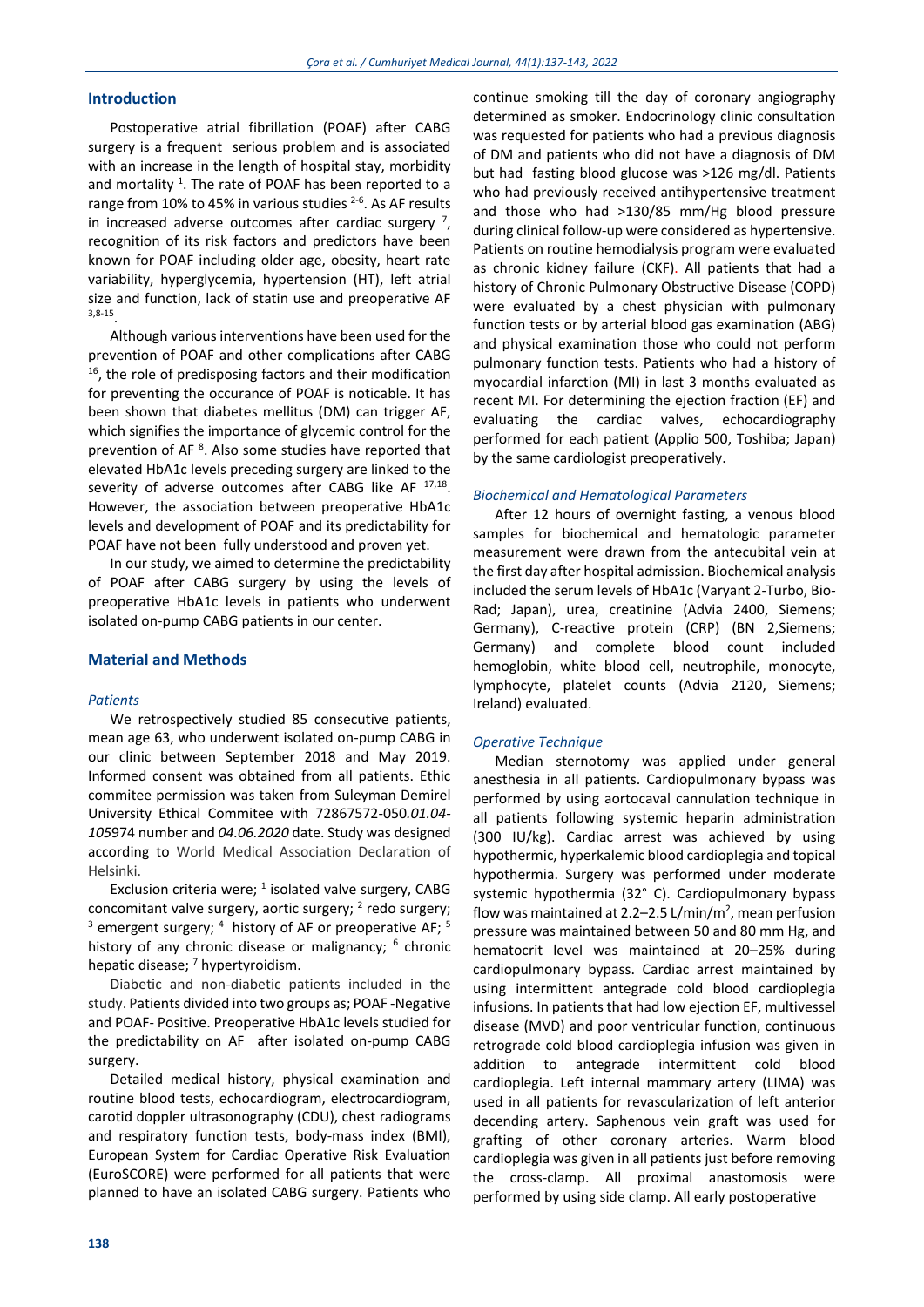patient follow ups were done in third degree cardiovascular surgery intensive care unit.

## *POAF*

All patients were monitored in cardiovascular intensive care unit after surgery with a 5-lead monitoring system (Philips IntelliVue MX800; Philips, Boeblingen, Germany) using the standard lead II configuration. After discharge from intensive care unit, patients were taken to service follow up. Following surgery, subsequent 12-lead electrocardiograms were obtained daily from each patient until discharge postoperatively, and also if a patient manifested with symptoms of palpitations or an irregular pulse, a 12-lead electrocardiography (Mindray Bene Heart R12 -Shenzhen Mindray Bio-Medical Electronics Co. Ltd., Shenzhen, China) was performed to diagnose the possible arrhythmia. New-onset POAF was described as AF (according to the established Society of Thoracic Surgeons definition) occurring during hospitalization after CABG in a patient with no history of AF.

#### *Statistical Analysis*

The statistical analyses of the study were performed by SPSS 20.0 (IBM Inc, Chicago, IL, USA). The descriptive statistics were presented as frequency (percentage) for categorical variables and mean±SD (median, min, max where necessary) for numerical variables. The normality of the continuous variables was checked by Kolmogorov-Smirnov test. However, none of the variables were distributed normally. Therefore, the comparison between two independent groups was performed by Mann-Whitney U test, and Monte Carlo Exact Chi-square test was used to determine the relations between the categorical variables. ROC analysis was performed to determine the diagnostic values of HbA1C for post-op AF occurrence. Univariate logistic regression analysis was established for prognostic factors of biochemical measurements on patients with post-op AF. For correlations between HbA1c and other measurements, the Spearman's Rho correlation analysis was performed. In all analyses, p<0.05 value was considered as statistically significant result for 5% Type-I error.

The power analysis was performed by GPower 9.1.2 (Universitaet Kiel, Germany). The analysis was based on one-tailed t-test, and the effect size was calculated as 0.79 using a priori HbA1c values for AF negative and positive groups. The requirements of the analysis were considered as 5% error rate, 0.90 (actual power 0.908) power and 3 allocation ratio (N1:N2) since the number of negative post-op AF was higher in the hospital. Therefore, the minimum sample size was calculated as 19 for positive AF and 55 for negative AF patients.

### **Results**

This study designed as cross-sectional array and performed in our clinic. Eighty five patients included in the study. Mean age of cohort was 63.5 and ratio of the male to female found 3:1. During postoperative monitoring period, 22 patients (25.8%) developed POAF (*p>0.05)*. HbA1c levels found significantly high in POAF-positive group (*p=0.003*). HbA1c levels in POAF- negative and positive group found to be 7.00±1.16 mg/dL and 8.41±2.21 mg/dL, respectively (Figure 1). Mean body mass index (BMI) of the patients found  $28.99\pm4.37$  kg/m<sup>2</sup> and no statistical significance was evaluated among patients for BMI (*p=0.443*). There was no difference found between comorbidities but DM found to be high in POAFpositive group (*p=0.095*). Smoking ratios were similar in two groups. By-passed vessel count median value was equal (3 vessels), cross clamp times were nearly equal and total cardiopulmonary bypass time was avarage 115 minute (*p=0.752*) (Table 1). Glomerular filtration rate (GFR) found significiantly low in POAF-positive group (*p=0.029*) (76.86±17.15 *ml/min/1.73m<sup>2</sup> )*. Euroscore was found significantly high in POAF-positive group (1.87±1.50) than POAF-negative group (1.38±0.93) (*p=0.048*). Neutrophil/Lymphocyte ratio (*p=0121*) and Platelet/Lymphocyte ratio (*p=0.557*) found high in POAFpositive group but found statistically not significant. Platelet/Neutrophile ratio found higher in POAF-negative group but is also statistically not significiant (*p=0.273*). No inflammation was found among two groups (p<sub>CRP</sub>=0.907). Detailed results shown in Table 2.

ROC analysis was performed for evaluating the predictive value of HbA1c levels on developing POAF (Figure 2). Area under the curve found significant (*AUC=0.714; p=0.003).* Cut-off value for HbA1c was found 6.65%. As a result of cross comparison according to this value, the differential diagnosis rates were found to be acceptable, although the specifity was little low. The accuracy of the test was determined as 56.98% (Table 3). In the post- operative period, binary logistic regression model was created to determine prognostic factors and effects in patients with AF. Only two features were identified that made a significant contribution to the model; increased HbA1c levels were associated with increased AF development in post post-operative period (*OR=1.923 (1.264-2.924); p=0.002*) and platelets determined to decrease AF development in postoperative period in low predictive value (OR=-1.026 (1.000-1.052); *p=0.047*).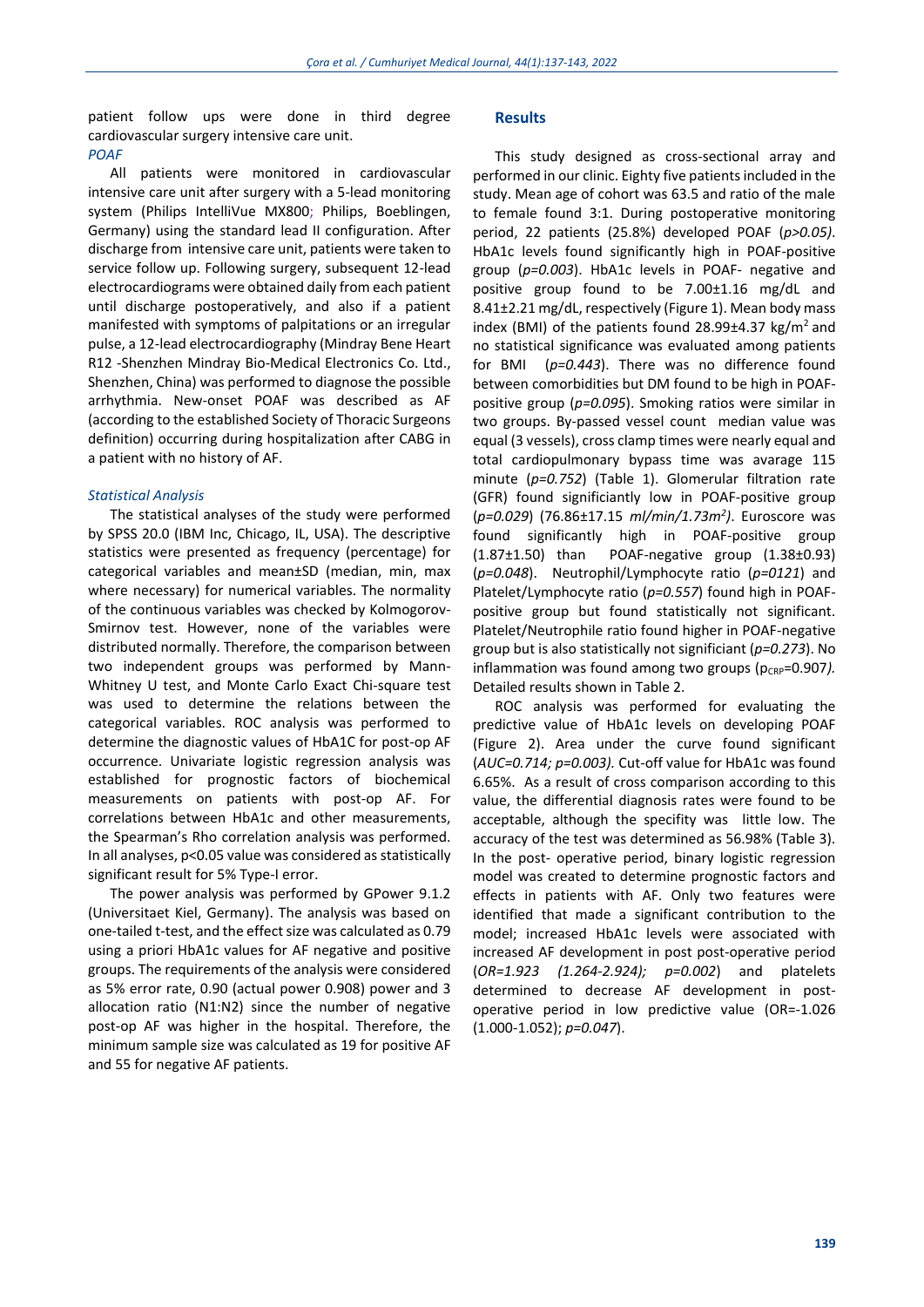| <b>Variables</b>                             | <b>Categories</b> | Post-op AF <sup>a</sup><br><b>Negative</b> | Post-op AF <sup>a</sup> Positive |                  |
|----------------------------------------------|-------------------|--------------------------------------------|----------------------------------|------------------|
|                                              |                   |                                            | N (%)                            | $\boldsymbol{p}$ |
| Gender                                       | Male              | 46 (73.0)                                  | 19 (86.4)                        | 0.207            |
|                                              | Female            | 17(27.0)                                   | 3(13.6)                          |                  |
| <b>Diabetes Mellitus</b>                     | <b>None</b>       | 27(42.9)                                   | 5(22.7)                          | 0.095            |
|                                              | Yes               | 36(57.1)                                   | 17(77.3)                         |                  |
| Hypertension                                 | <b>None</b>       | 36(57.1)                                   | 9(40.9)                          | 0.192            |
|                                              | Yes               | 27 (42.9)                                  | 13(59.1)                         |                  |
| COPD <sup>b</sup>                            | <b>None</b>       | 35(55.6)                                   | 11(50.0)                         | 0.654            |
|                                              | Yes               | 28 (44.4)                                  | 11(50.0)                         |                  |
| <b>Smoking</b>                               | <b>None</b>       | 50 (79.4)                                  | 18 (81.8)                        | 0.806            |
|                                              | Yes               | 13(20.6)                                   | 4(18.2)                          |                  |
| <b>Variables</b>                             | <b>Units</b>      | Post-op AF <sup>a</sup>                    | Post-op AF <sup>a</sup> Positive |                  |
|                                              |                   | negative (n=63)                            | $(n=22)$                         |                  |
|                                              |                   | Mean±SD (Median, Min, Max)                 |                                  | $\boldsymbol{p}$ |
| Age                                          | year              | 62.56±9.70                                 | 66.36±9.26                       | 0.143            |
| BM <sup>c</sup>                              | kg/m <sup>2</sup> | 28.81±4.55                                 | 29.60±4.95                       | 0.443            |
| <b>Number of Bypassed</b>                    |                   | $3.16 \pm 0.83$                            | $3.09 \pm 0.75$                  | 0.603            |
| vessels                                      |                   | (3.0, 1.0, 5.0)                            | (3.0, 2.0, 5.0)                  |                  |
| <b>Cardiopulmonary Bypass</b><br><b>Time</b> | minute            | 116.05±34.39                               | 113.18±27.36                     | 0.752            |

## Table 1. Demographical characteristics of patients with AF at post-operative period

(a-Atrial Fibrillation, b-Chronic Obstructive Pulmonary Disease, c-Body-Mass Index)

**Table 2.** Clinical features of patients with AF at post-operative period

| <b>Variables</b>       | <b>Units</b>              | Post-op AF <sup>a</sup> negative | Post-op AF <sup>a</sup> Positive |                  |
|------------------------|---------------------------|----------------------------------|----------------------------------|------------------|
|                        |                           | $(n=63)$                         | $(n=22)$                         |                  |
|                        |                           | Mean±SD (Median, Min, Max)       |                                  | $\boldsymbol{p}$ |
| HbA1C                  | mq/dL                     | 7.00±1.16                        | $8.41 \pm 2.21$                  | $0.003*$         |
| EF <sup>b</sup>        | %                         | 55.37±8.31                       | 51.09±9.81                       | 0.082            |
| <b>GFR<sup>c</sup></b> | ml/min/1.73m <sup>2</sup> | 86.28±14.69                      | 76.86±17.15                      | $0.029*$         |
| <b>Euro Score</b>      |                           | 1.38±0.93                        | $1.87 \pm 1.50$                  | $0.048*$         |
| X-Clamp                | minute                    | 68.70±22.52                      | 67.09±21.41                      | 0.718            |
| Hemoglobin             | q/dL                      | 13.19±1.60                       | 13.58±1.64                       | 0.200            |
| <b>WBC</b>             | $10^3/\mu L$              | $7.73 \pm 2.25$                  | 7.89±2.17                        | 0.511            |
| <b>Neutrophil</b>      | $10^3/\mu$ L              | $4.73 \pm 1.79$                  | $5.08 \pm 1.72$                  | 0.356            |
| Lymphocyte             | $\mu$ L                   | $2.13 \pm 0.90$                  | $1.90 \pm 0.63$                  | 0.272            |
| <b>Monocytes</b>       | $10^3/\mu L$              | $0.48 \pm 0.15$                  | $0.51 \pm 0.24$                  | 0.671            |
| <b>Platelet</b>        | $10^3/\mu$ L              | 242.43±59.80                     | 228.14±58.46                     | 0.257            |
| NLR <sup>d</sup>       | $---$                     | $2.46 \pm 1.31$                  | $2.75 \pm 1.11$                  | 0.121            |
| <b>PLR<sup>e</sup></b> | $---$                     | 122.40±41.91                     | 132.17±45.88                     | 0.557            |
| <b>PNR</b> f           | $---$                     | 56.20±22.25                      | 52.09±21.02                      | 0.273            |
| <b>CRP</b>             | mg/L                      | $1.10 \pm 1.25$                  | $1.19 \pm 1.23$                  | 0.907            |

(a- Atrial fibrillation, b-Ejection Fraction, c-Glomerular Filtration Rate, d- Neutrophil-Lymphocyte Ratio e-Platelet-Lymphocyte ratio, f-Platelet-Neutrophile ratio9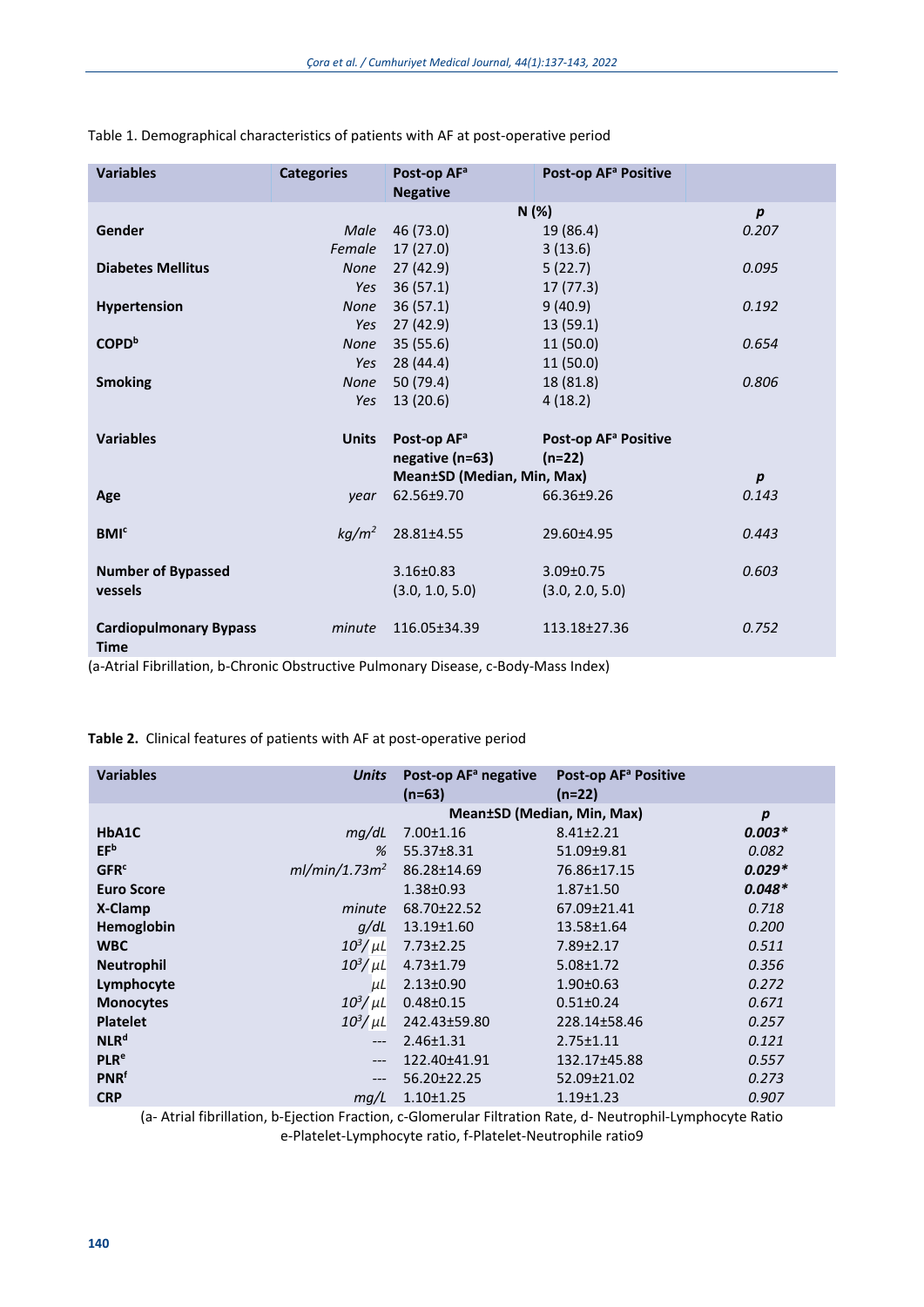

Table 3. ROC analysis results and the diagnostic values for HbA1C of patients with AF at post-op period

| $AUC=0.714(p=0.003)$      | Cut-off=6.65 $mq/dL$ | $0.594 - 0.835$ |
|---------------------------|----------------------|-----------------|
| <b>Diagnostic Rates</b>   | Value                | 95% CI          |
| Sensitivity               | 86.96%               | 66.41% - 97.22% |
| Specificity               | 46.03%               | 33.39% - 59.06% |
| Positive Likelihood Ratio | 1.61                 | $1.22 - 2.13$   |
| Negative Likelihood Ratio | 0.28                 | $0.10 - 0.84$   |
| Prevalence                | 26.74%               | 17.77% - 37.38% |
| Positive Predictive Value | 37.04%               | 30.83% - 43.71% |
| Negative Predictive Value | 90.62%               | 76.50% - 96.63% |
| Accuracy                  | 56.98%               | 45.85% - 67.61% |
|                           |                      |                 |



Figure 2 . ROC Curve for POAF-positive patient group

Correlation values between HbA1c and other determined values of patients were evaluated. While there was no significiant relationship between HbA1c and other

demographic features and biochemical values in POAFnegative group, there was a low-level correlation found between HbA1c and EF in POAF-positive group (*R=-0.406; p=0.041*). Also a positive and moderately significant correlation was obtained with Euroscore values (*R=0.459; p=0.032*).

## **Discussion**

AF is the most common arrythmia seen after CABG surgery. The rate of POAF has been reported to a range from 10% to 45% in various studies [2-6]. In our study, 22 patients (25.8%) developed POAF. The exact factors that cause this disorder are largely unknown. Estimated risk factors that could play a role on developing POAF including older age, hyperglisemia, obesity, heart rate variabilty, hypertension, left atrial function, lack of statin usage and preoperative AF  $3,8-15$ . Some studies have also reported that elevated HbA1c levels preceding surgery are linked to the severity of adverse outcomes after CABG like mortality or morbidity including wound infections,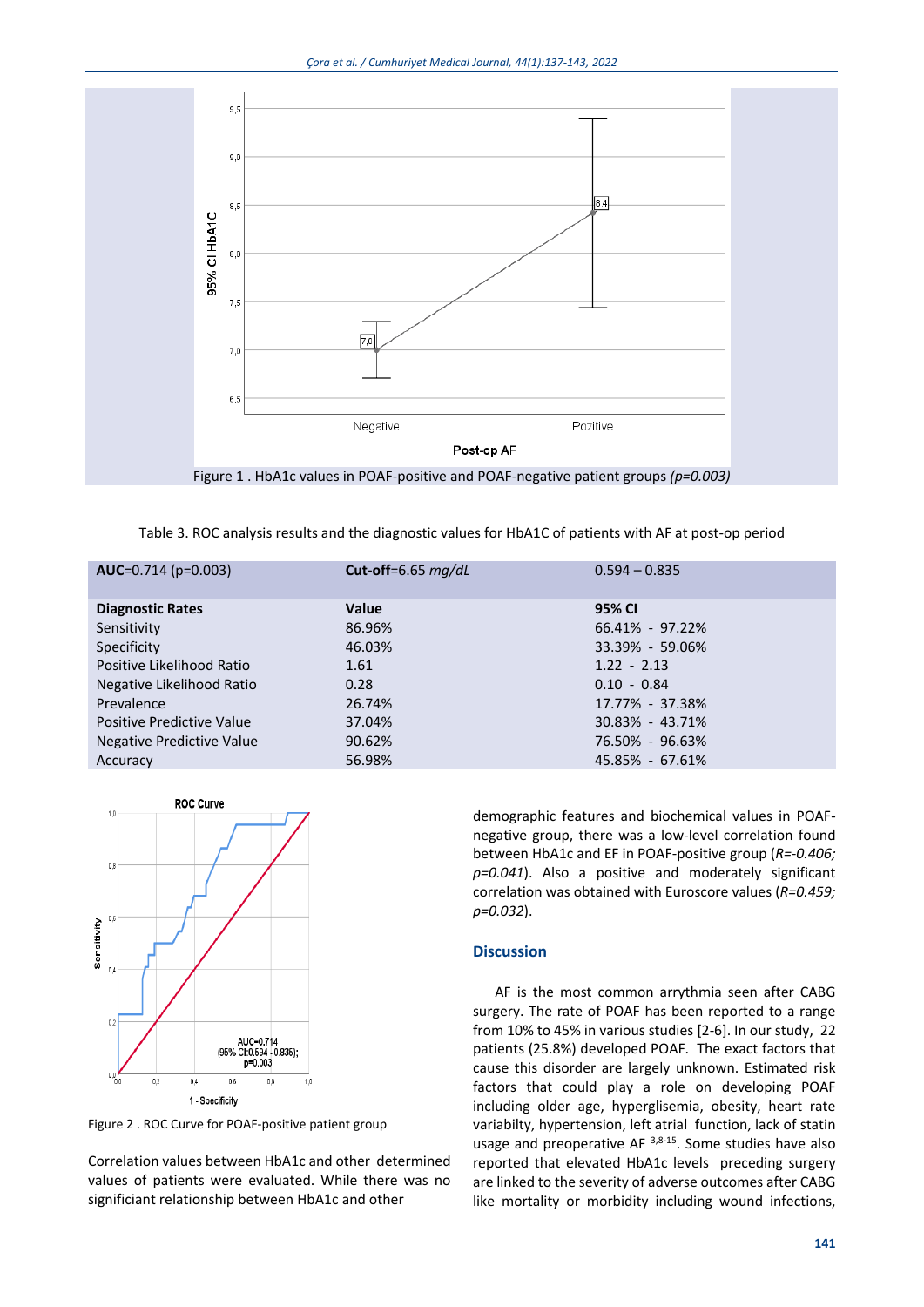sternal dehissence or POAF<sup>17,18</sup>. For this reason, HbA1c can be used both as a clinical marker of mean glycemia in patients with DM <sup>19</sup> and for determining individuals' risks for cardiovascular events such as POAF, regardless of the presence or absence of DM <sup>20</sup>. In our study, HbA1c levels studied for POAF in both diabetic and non-diabetic patients undergoing isolated CABG operation and isolated HbA1c levels found significantly high in POAFpositive group (*p=0.003*). HbA1c levels in POAF- negative and positive group found to be 7.00±1.16 mg/dL and 8.41±2.21 mg/dL respectively (Figure 1). Our results are consistent with the studies in the literature about the association between HbA1c levels and AF prevelance  $^{21}$ .

But the mechanism by which HbA1c may lead to the etiology of AF has remained largely unknown<sup>22</sup>. In recent years, serum levels of HbA1c have been studied for the correlation with the pathogenesis of  $AF<sup>23</sup>$ . Increased levels of HbA1c may lead to high oxygen affinity of hemoglobin and decreased synthesis of diphosphoglycerate, both of which contribute to the difficulty in oxygen dissociation, thereby resulting in aggrevated myocardial ischemia and hypoxia  $24$  and this may result in AF. On the other hand, it was hypothesized that long-term high levels of blood glucose could induce the activation of glycation end products (AGE) including HbA1c may play a crucial role in atrial remodeling via the induction of reactive oxygen species <sup>25</sup>. Inflammation and oxidative stress could have been associated with AF development  $26$  for this reason it may play a role in the pathogenesis of AF<sup>27</sup>. But we found no inflammation among two groups according to biochemical parameters in our study ( $p_{CRP}$ =0.907) (Table 2).

The most limiting factor of our study was the amount of the cases that included in the study. Since our cardiac surgery department is a new onset center, we were only able to examine a limited number of patients. Because of this major limitation, we think that further studies with more patients must be performed for the proof of our theory about predictability of preoperative HbA1c levels on development of POAF in patients underwent CABG. And also we will continue to collect data from our new patients and think to continue this study and re-evaluate our theory with more patients.

#### **Conclusion**

According to our data and statistical analysis, we observed that preoperative elevated HbA1c levels in both diabetic or non-diabetic patients could predict the risk of POAF and we think that HbA1c levels must added to routine preoperative blood tests of CABG patients not only for evaluating the long term blood glucose levels, but also for predicting the POAF risk. By this knowledge, precautions can be taken for preventing POAF and by this precautions morbidity and mortality rates related to this frequent arrythmia could be decreased.

## **Conflict of interest**

There is not a conflict of interest

#### **References**

- 1. Jongnarangsin K, Oral H. Postoperative atrial fibrillation. Cardiology Clinics 2009;27(1):69-78
- 2. Mathew JP, Fontes ML, Tudor IC, Ramsay J, Dude P, Mazer CD, [Ping H.,](https://jamanetwork.com/searchresults?author=Ping+H.+Hsu&q=Ping+H.+Hsu)Mangano D.T. A multicenter risk index for atrial fibrillation after cardiac surgery. JAMA 2004;*291*(14):1720- 9
- 3. Quader MA, McCarthy PM, Gillinov AM, Alster JM, Cosgrove DM, Lytle BW, Blackstone EH. Does preoperative atrial fibrillation reduce survival after coronary artery bypass grafting? The Annals of Thoracic Surgery 2004;*77*(5):1514- 24.
- 4. Akyürek Ö, Diker E, Güldal M, Oral D. Predictive value of heart rate variability for the recurrence of chronic atrial fibrillation after electrical cardioversion. Clinical Cardiology 2003;*26*(4):196-200.
- 5. [Guo](https://pubmed.ncbi.nlm.nih.gov/?term=Guo+Y&cauthor_id=11940338) Y, [Hu](https://pubmed.ncbi.nlm.nih.gov/?term=Hu+S&cauthor_id=11940338) S, [Wu](https://pubmed.ncbi.nlm.nih.gov/?term=Wu+Q&cauthor_id=11940338) Q, [Xu](https://pubmed.ncbi.nlm.nih.gov/?term=Xu+J&cauthor_id=11940338) J, [Song](https://pubmed.ncbi.nlm.nih.gov/?term=Song+Y&cauthor_id=11940338) Y, [Zhu](https://pubmed.ncbi.nlm.nih.gov/?term=Zhu+X&cauthor_id=11940338) X. Predictors of atrial fibrillation after coronary artery bypass graft surgery. Chin Med J (Engl) 2002;115(2):232‐4.
- 6. [Mathew JP, Parks R,](https://jamanetwork.com/searchresults?author=Joseph+P.+Mathew&q=Joseph+P.+Mathew#_blank) Savino JS, [Friedman AS,](https://jamanetwork.com/searchresults?author=Arnold+S.+Friedman&q=Arnold+S.+Friedman#_blank) [Koch C](https://jamanetwork.com/searchresults?author=Colleen+Koch&q=Colleen+Koch#_blank), [Mangano DT,](https://jamanetwork.com/searchresults?author=Dennis+T.+Mangano&q=Dennis+T.+Mangano#_blank) Browner WS. Atrial fibrillation following Coronary Artery Bypass Graft Surgery. JAMA 1996; 276.21: 1719-20.
- 7. El-Chami, MF, Kilgo P, Thourani V, Lattouf OM, Delurgio DB, Guyton RA, Puskas JD. New-onset atrial fibrillation predicts long-term mortality after coronary artery bypass graft. Journal of the American College of Cardiology 2010; *55*(13), 1370-6.
- 8. Gandhi GY, Nuttall GA, Abel MD, Mullany CJ, [Schaff HV,](https://www.sciencedirect.com/science/article/abs/pii/S0025619611615607#!) Williams BA, Schrader MT, Rizza RA, Mcmahon MM. Intraoperative hyperglycemia and perioperative outcomes in cardiac surgery patients. Mayo Clinic Proceedings 2005; 80.7: 862-6.
- 9. Filardo G, Hamilton C, Hamman B, Hebeler RF, Grayburn PA. Relation of obesity to atrial fibrillation after isolated coronary artery bypass grafting. The American Journal of Cardiology. 2009;103(5):663-6.<br>10 Maisel WH Rawn ID Stevensc
- Maisel WH, Rawn JD, Stevenson WG. Atrial fibrillation after cardiac surgery. Annals of Internal Medicine 2001; 135.12: 1061-73.
- 11. [Leibowitz G,](https://www.sciencedirect.com/science/article/abs/pii/S0003497510016747#!) [Raizman E, Mayer](https://www.sciencedirect.com/science/article/abs/pii/S0003497510016747#!) B[, Glaser B, Raz I., Shapira O.](https://www.sciencedirect.com/science/article/abs/pii/S0003497510016747#!) Effects of moderate intensity glycemic control after cardiac surgery. The Annals of Thoracic Surgery 2010; *90*(6), 1825- 32.
- 12. Mont L, Tamborero D, Elosua R, [Molina](javascript:;) I, [Coll-Vinent](javascript:;) B, [Sitges](javascript:;) M, Vidal B, Scalise A, Tejeira A, Berruezo A, Brugada J. Physical activity, height, and left atrial size are independent risk factors for lone atrial fibrillation in middleaged healthy individuals. Europace 2008; *10*(1), 15-20.
- 13. Taylor AD, Groen JG, Thorn SL, Lewis CT, Marshall AJ. New insights into onset mechanisms of atrial fibrillation and flutter after coronary artery bypass graft surgery. Heart 2002; *88*(5), 499-504.
- 14. Nardi F, Diena M, Caimmi P P, Iraghi G, Lazzero M, Cerin G, Rossi L, Bongo AS, Cernigliaro C, Lupi A. Relationship between left atrial volume and atrial fibrillation following coronary artery bypass grafting. Journal of Cardiac Surgery 2012; *27*(1),128-35.
- 15. Kaw R, Hernandez, AV, Masood I, Gillinov AM, Saliba W, Blackstone EH. Short and long term mortality associated with new onset atrial fibrillation after coronary artery bypass grafting: a systematic review and meta-analysis. The Journal of Thoracic and Cardiovascular Surgery 2011; *141*(5), 1305-12.